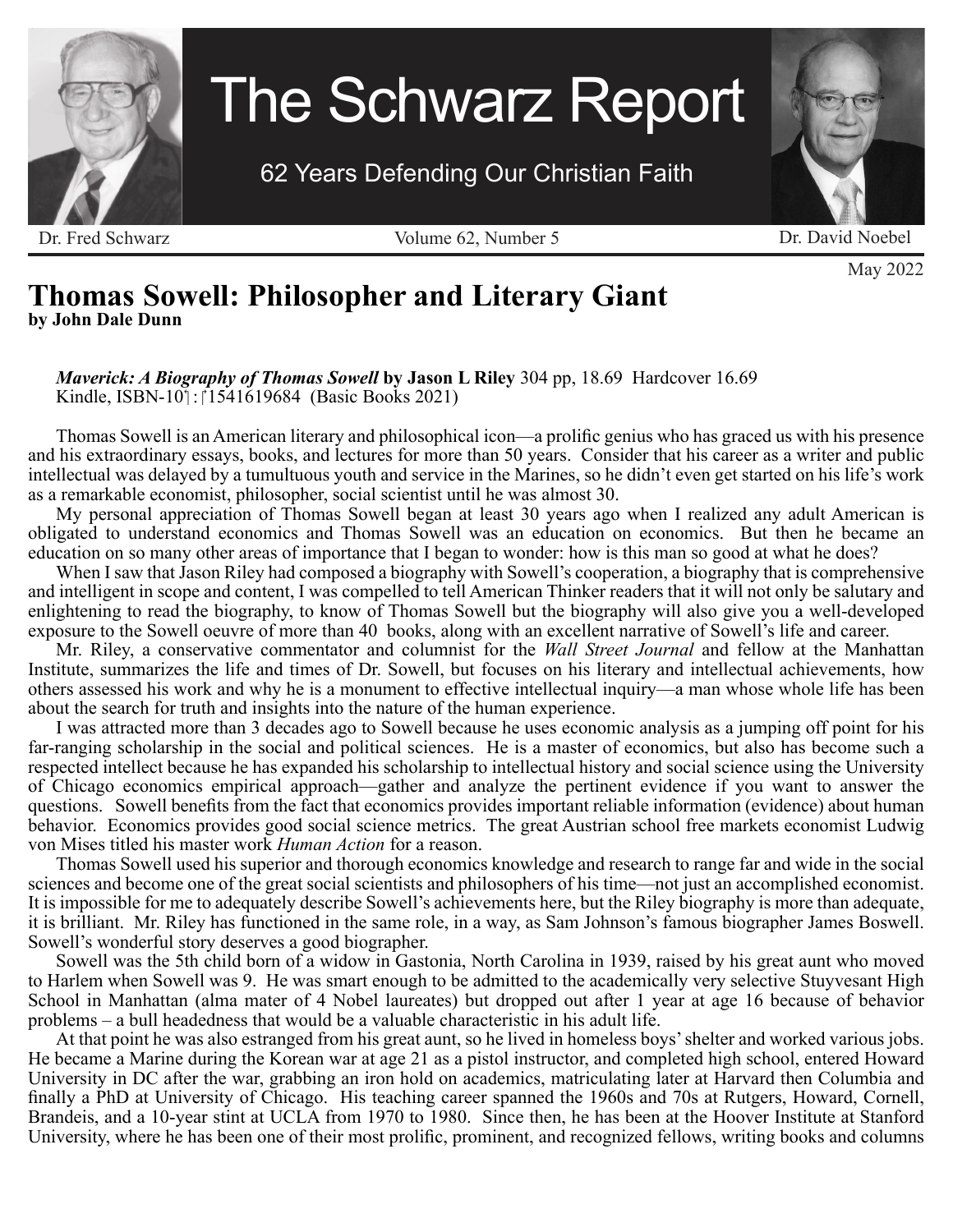but also making public appearances as an advocate or subject of interviews advocating his opinion on matters of policy and economics. Right-on Dr. Sowell.

The best thing I can do is to summarize the important areas of inquiry for Dr. Sowell and assure you that Mr. Riley does a fine job of giving an overview of the work of a giant—a real challenge that Riley took on with energy and a fine touch. Riley is an excellent writer and has the right attitude for a biographer—tell the story of the subject and his life and accomplishments, focus on the subject—the book romps along because Sowell's life is full of action and achievements.

The subjects that best summarize Sowell's professional inquiries are

**\*** economic theory and economics issues distribution of values, impact of government policies and the realities of economics that should not be sacrificed on crackpot ideas driven by intellectuals

**\*** race and ethnic minority problems with a focus on inequalities and discrimination as well as the effect of quotas and affirmative action, again with a liberal dose of criticism of social scientists who hold inane and, in many cases, destructive theories

**\*** intellectual history and history of ideas (philosophy) as played out in the political arena with a generous effort to the mindset of intellectuals and how they try to dominate society

**\*** a focus on ethnic cultures, strengths, weaknesses, inequalities between and within groups that create strife and polarization but also drive counterproductive policymaking that actually increases strife and conflict

**\*** pedagogy, learning and language development and a deep dive into the ethnic/racial IQ debate as well as the mistake of affirmative action quotas in higher education and forced bussing in primary and secondary education while ignoring the decline of the education establishment into progressive nonsense.

Sowell was influenced by Friedrich Hayek in many ways, and he adopted the free market economic theory of cumulative economic knowledge as the basis for his dissection of the matter of political actions and political theory—after he gave up his Marxist ways.

The theme of *Knowledge and Decisions* can be stated as: the cumulative knowledge of society is often more likely to be correct than the theories of intellectuals and political actors, who are perversely motivated by a desire for power and control. Sowell's concerns were to warn of the tyranny of the power-hungry elites. The idea itself is simple. He already had determined that knowledge is radically dispersed among millions of human beings who are ignorant of others' tiny fragments of knowledge.

Hayek criticized the enthusiasm for central economic planning, an incredibly stupid idea that reinforced the oligarchs' sense that they should make the big decisions on economic matters, not the market itself. This insanity was inherent to Marxist ideas and agendas that were spreading from the Soviet Union throughout Europe. Sowell captured the stupidity when he opened his book *Knowledge and Decisions*: "Ideas are everywhere, but knowledge is rare."

Sowell provides a panoramic view of how the world works that will inform any careful reader's thinking on just about everything.

Sowell's many books on racial issues are focused on empirical analysis and not sloganeering and noisy rhetoric. A student of Stigler and Freidman and influenced by Hayek, Sowell eschews rhetoric and focuses on what they always emphasized at University of Chicago—the data, the evidence, empiric methods.

Related to the race and inequality issues as well as the discrimination against minorities around the world are his trilogy on migrations and migrant minorities just another angle that strengthens his position as a level headed scientifically driven researcher who debunks bad ideas regularly and displays insights that are critical to intelligent analysis. In matters of ethnic differences and ethnic migrations Sowell did his homework and traveled the world twice to study minorities in other countries. His ethnic studies are on display in his work on other subjects, but his focus on minorities, affirmative action, and the experience of minorities in other cultures is found in books on policies around the world, minorities in America and other countries, the particular experiences of minorities in America.

Many years ago, he wrote a trilogy on migrations and migrants -- some people would consider that a career he just did it so he could pursue his ambition to inform and educate and maybe stop harmful policies that set back things for society and the targeted minority. He didn't stop at discrimination, he provided an excellent analysis of the harmful effects of affirmative action and quota policies or special favoritism. Just as a prize for reading Sowell you learn things you may never have known otherwise—how Chinese Mainlander migrants to other countries have a remarkable record of achievement and prosperity. Sowell shows that it's the culture of the minority that determines success, and policies intended to provide social justice are sometimes poorly conceived and executed.

Sowell's books on race and racial issues were written because he was obligated to weigh in, but I think Riley is right to emphasize the most important achievements of Sowell's career—his work on economics and the philosophy/history of ideas/politics/ and the influence of intellectuals. The ideas he espouses on philosophy and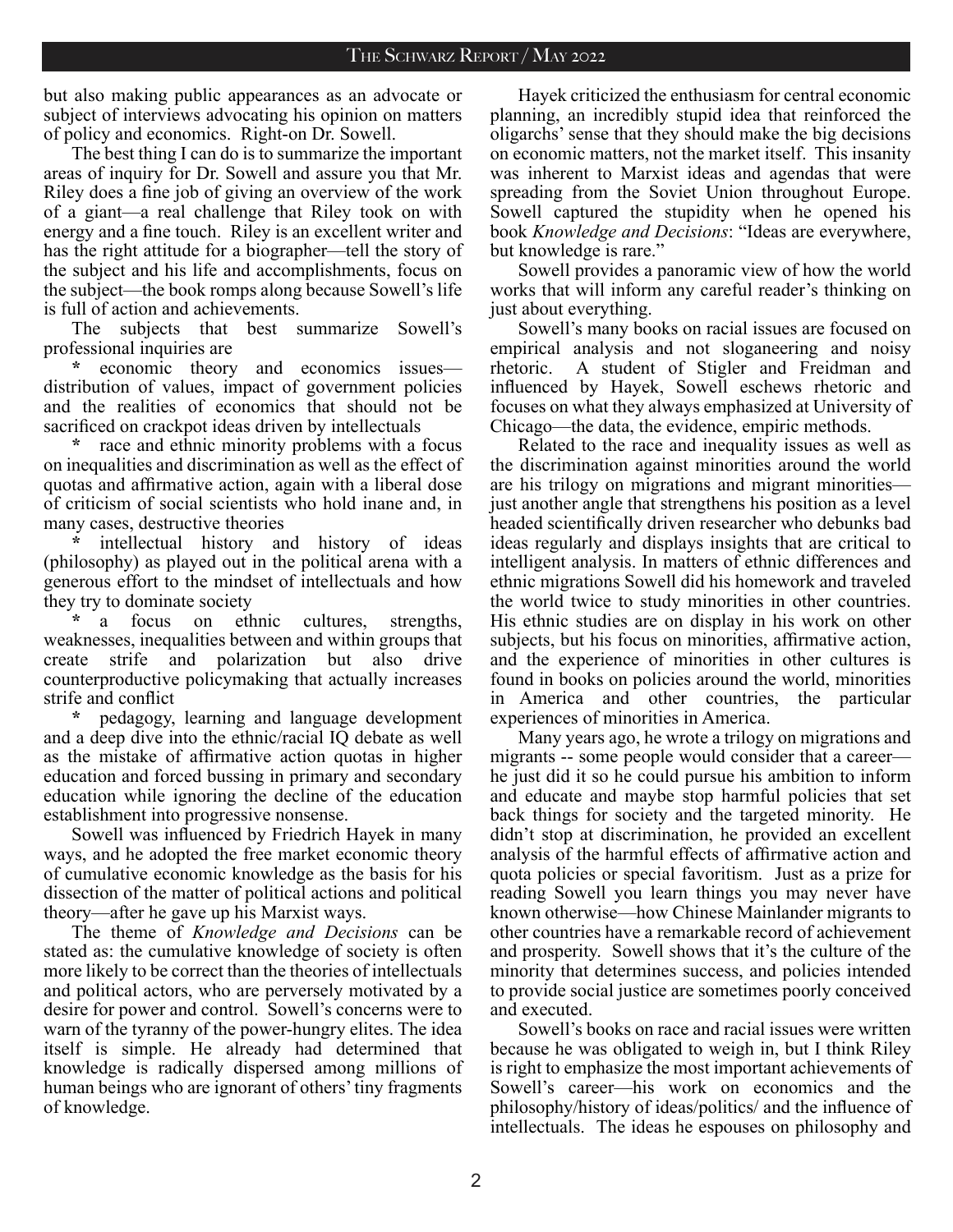economics and their intersection are all through his essays and books, but there is a trilogy that is foundational and make him the go-to guy on ideas and politics, *A Conflict of Visions* (1987), *The Vision of the Anointed* (1995), and *The Quest for Cosmic Justice* (1999).

Here I have to take a break and explain why Sowell is a go-to guy, and it is because he uses examples and plain talk that will elevate your thinking but not put you down. Sowell believes that wisdom is all around us and he is, in practice and theory, very leery of intellectual pretensions, so he writes so that a truck driver can get it. I liked that the first time I read him—talk plain. If you can't explain your theory to a bus driver, you don't understand your theory (that's borrowed from the great Physics Nobel Laureate Richard Feynman).

As an example of why Sowell is so interesting and readable, he asserts in his first book of a trilogy on Ideas that there are basically two types of people and two attitudes that result in two people similarly informed and well intentioned would always be on opposite sides. It's that fundamentally different visions of human nature divide people. There is the "constrained" tragic vision that humans are imperfect and flawed and the "unconstrained" feel-good utopian vision that is based on the perfectibility of man and the victory of good intentions. The politics and attitudes of people divide that way and are the motives we see in the American Constitution of 1787 as opposed to the French Constitution of 1793.

The three books on ideas and political philosophy use this basic premise to explain real world politics and government and approaches to economic and social problems. *A Conflict of Visions* sets out the theory, *begins* with a series of chapters describing this underlying theory and then shifts to chapters showing the realities and the consequences. *The Vision of the Anointed*, deals with the unrestrained mindset that poisons the intellectual and political elites, who think they are smart enough to actually direct societies to produce a utopia. Sowell pulls no punches taking down the elites/oligarchs/ intellectuals and how they are tyrants in waiting. The last book in the trilogy *The Quest for Cosmic Justice*, explains the trap that "social justice" advocates have laid for society, and he expresses his concerns and contempt for the utopian social scientists who want to impose their will on society and who will create an Orwellian nightmare.

Sowell's analyses of so many problems have been more lucid and cogent that most of the so-called public intellectuals in America—and it's because he is, first of all, a serious researcher and second a disciplined analyst. Most of what he has said in the past 3 decades completely discredits the claims of current noisy and

popular blowhards. Decades ago Thomas Sowell was debunking stupid arguments now popular in all the popular progressive publications and media outlets.

*Knowledge and Decisions,* along with so many other books by Sowell, exposed the inanity of so many contemporary "experts" long before they wore long pants. More than 30 years ago I read *A Conflict of Visions* that exposed the poseur intellectuals and their silly ideas before they had a chance to articulate them. Thomas Sowell is head and shoulders above the intellectuals of this society in the past century—no one comes close. As he would say, look at the evidence. Read the brilliant biography by Mr. Riley.

—*American Thinker,* March 30, 2022

# **Nuclear Energy: Safe and Clean by Laurence F. Sanford**

Carbon-free nuclear energy is an essential component of America's energy security and clean energy program of reducing carbon emissions in order to reduce global warming.

Fossil fuels (coal, oil, natural gas) power 60% of the electricity produced in America, emitting 5,000,000 tons of carbon dioxide. Nuclear energy produces 20% of the electricity and emits 0 tons of carbon dioxide.

Ninety-three nuclear reactors in fifty-six plants are located in twenty-eight states. The average age of the reactors is thirty-nine years. Currently, there are only two nuclear reactors under construction in America in Vogtle, Georgia. Twenty-three reactors are shut down or are in various stages of decommissioning: Illinois (9), Pennsylvania (8) and South Carolina (7) lead the nation in number of nuclear reactors.

#### **Carbon Free Nuclear Energy Advantages**

The Biden Administration is cautiously embracing nuclear energy to meet its green goals. The administration's climate advisor, Gina McCarthy, states nuclear power reactors are "absolutely essential" in meeting Biden's climate projections of a net-zero carbon economy. Congress passed an infrastructure bill which devotes \$8.5 billion to fund advanced nuclear reactor development, funding of small modular reactors (SMRs), and financially compromised existing nuclear plants.

The most reliable of all energy sources is nuclear energy. It is available 24/7/365 and does not depend upon sunshine, wind, water levels, or fossil fuels. The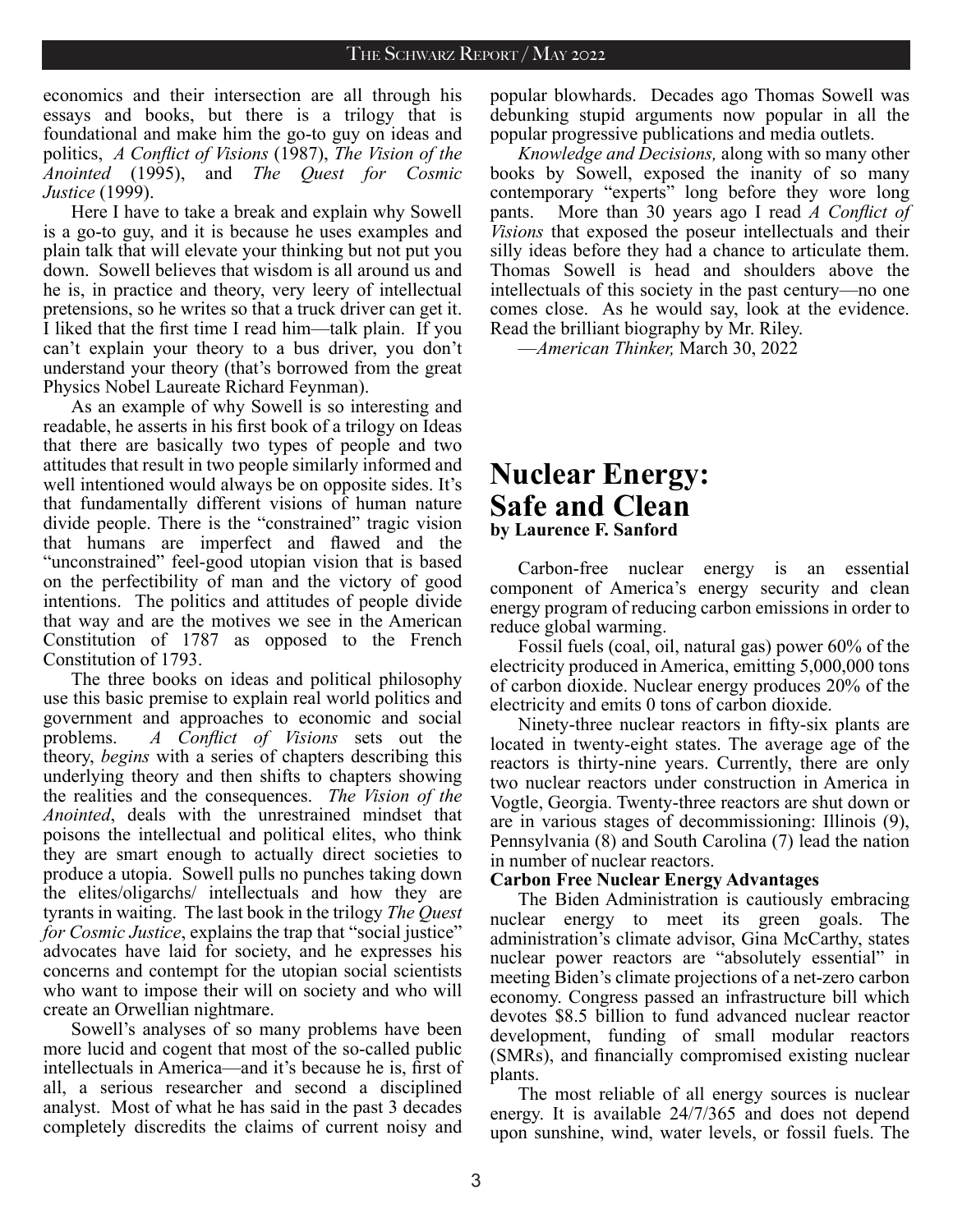wind does not always blow and the sun does not shine at night. Maintenance and downtimes are minimal with nuclear energy. A small quantity of uranium powers nuclear energy. Uranium is a plentiful mineral throughout the world and the US. It is easily and securely transported.

A solar panel farm kills thousands of birds, requires 450 times the land area of a nuclear power plant and is effective only when the sun shines. Wind farms also require large tracts of land, kill thousands of birds and provide intermittent power. Battery storage technology for renewable energy is not capable of providing sufficient and sustainable electricity to meet society's needs. The primary source for solar panels and windmill blades is China.

Small Modular Reactors (SMRs) are safer and less costly than large conventional nuclear fission reactors. They are designed and manufactured in modules at a plant and transported to a site. This reduces cost and speeds up construction time.

Nuclear fission reactors power all nuclear plants today. Fission occurs when one atom is split into two resulting in the release of energy. Future nuclear reactors will be powered by fusion which combines and fuses two atoms into one atom releasing energy and leaving little radioactive waste. At present there are no working fusion reactors because of the inability to control the process. Advanced computer models and other technologies will soon make a laboratory model into an industrial-size reactor.

Nuclear energy offers over 150,000 steady, highpaying jobs and is a significant source of local tax revenue. Technological spinoffs enrich America's industrial base and improve daily living. By reducing air pollution, nuclear energy saves millions of lives. Nuclear radiation fights cancer and sterilizes medical instruments and food packaging.

Nuclear reactors are the safest of all energy sources, there have been no known deaths from nuclear accidents in the United States. The Navy has utilized nuclear power since the launch of the submarine USS *Nautilus* in 1954. Currently the entire US submarine and aircraft carrier fleet are powered by nuclear energy. Sixty-five years later, there have been no safety or health issues raised by the Navy's nuclear energy use.

#### **Nuclear Power Disadvantages**

All the nuclear waste ever produced in the US. can fit on a single football field in 50-foot-high solid stack containers. Coal plants generate the same amount of waste every hour and its disposal/storage is a serious environmental issue. Natural gas methane flaring and mining of rare earth metals for solar panels and windmills are also serious environmental issues.

Fear is a powerful emotion. A phobia is an unreasonable fear of something or a situation. Nuclear energy and the resulting waste should be feared but not unreasonably. Fear of nuclear energy in a military weapon is a reasonable and justified fear. But fear of nuclear energy in producing electricity unreasonable—effectively "nuclearphobia."

Environmental, green, and progressive organizations, with annual budgets of over one billion dollars, promote green energy and oppose nuclear energy. Excessive lawsuits and regulations discourage nuclear energy development. The risks of nuclear energy are greatly exaggerated and the risks of renewable energy are minimized or not even mentioned. A significant portion of that billion dollars, in conjunction with an active membership, has a significant impact on public perception and political action.

Nuclear energy is the safest, cleanest, and most reliable of all energy sources. For a carbon-free future and a growing industrial civilization, nuclear energy is an absolute necessity. Currently eighty-five percent of the world's energy is provided by fossil fuels. It is impossible for wind and solar power in the near future to totally replace nuclear and/or fossil fuels. An intelligent combination of energy conservation, renewable energies for local low-intensity applications, and nuclear energy for large-scale electricity production, are the only viable methods to meet future civilization energy needs.

—*American Thinker*, March 17, 2022

## **Facing Food Shortage by Anony Mee**

A concatenation of events is dropping on us like an imploding building and there's not much we can do to stop it. However, we can mitigate some of the potential damage through our individual efforts and need to get started now.

But first, one bit of good news. H. Douglas Lightfoot and Gerald Ratzer have published a paper, "The Sun Versus CO2 as the Cause of Climate Change Projected to 2050," that thrashes the IPCC's global warming model.

However, the paper also kicks off this food shortage discussion. The authors say the earth "is now in the early stages of cooling that might be similar to the Dalton Minimum and last for three or four decades. Average temperatures can drop by up to 1.5 degrees C and increase the rate of crop failures that have already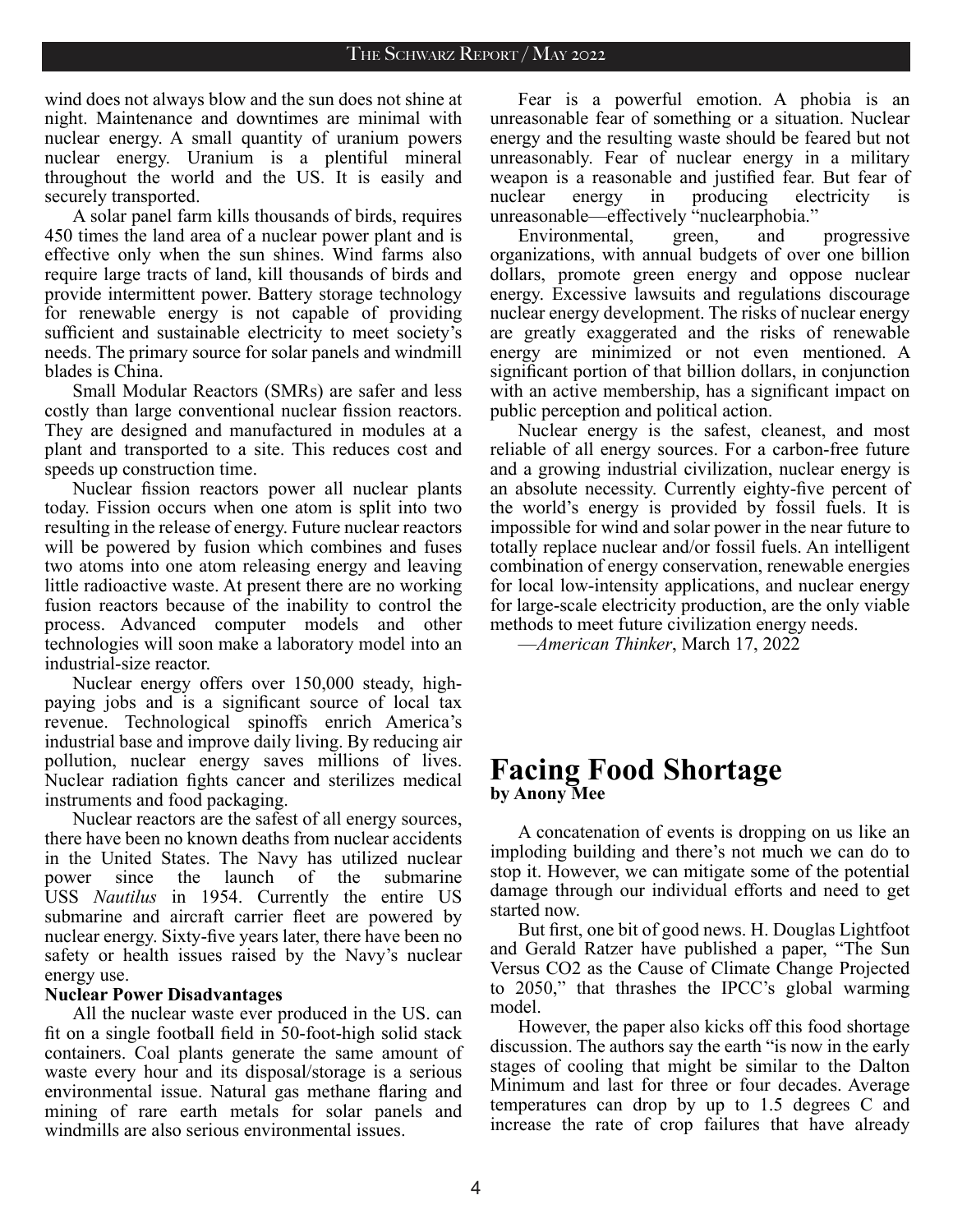started. It won't be easy to maintain the benefits of the recent warm phase of the Sun during the upcoming solar minimum." That's 2.7 degrees F, and significant.

Lightfoot and Ratzer confirm that we've already entered the Modern Grand Solar Minimum (GSM) and that negative impacts on crops are already occurring. We've seen harvest shortfalls in a variety of crops around the world over the past couple of seasons. Coupled with these shortfalls, a few countries have limited or halted exports of staple products, mostly grains and legumes.

For two years and continuing until today, there have been interruptions in commodities for sale. A number of factors contribute to this stuttering availability of commercial goods. Labor shortages in picking, packing, processing, and transportation led to gaps on some grocery shelves. Delayed imports of raw materials for canning, bottling, and bagging due to shutdowns in countries of origin will likely continue, especially now that China is locking down whole cities again.

Because of recent crop failures and lackluster harvests, many regional grocery warehouses, which usually have about 18 months' worth of packaged and frozen food in stock, are practically empty according to a friend whose family owns a large chain of stores. Low stocks of livestock feed and hay due to drought are reducing meat, poultry, milk, and egg production in some areas.

Monica Showalter's excellent article the other day— Biden is about to get caught flat-footed on another crisis: Ukraine war–generated global food shortages examines the impact that Russia's war on Ukraine is having and is expected to have on global grain and fertilizer availability, as well as food production.

Besides the drought hitting the mid-plains and potentially causing the abandonment of this year's winter wheat (that's for flour) crop, the La Niña system is expected to bring above-average rains to the eastern and southeastern parts of the US, potentially delaying planting and harvest. If California continues to value a practically nonexistent smelt over its people, there will be little water for the Sacramento-area rice farmers. They've already pulled down avocado and almond orchards due to restricted water allocations elsewhere in the state.

Farmers are being hit hard by shortages and skyrocketing inflation, just like the rest of us. Anhydrous ammonia, used to fertilize most grain and many row crops, has had a massive jump in price from \$487 per ton in 2020, to \$746 in 2021, to a record-breaking \$1,492 per ton the first week of February this year. Demand for fertilizer is expected to grow, but high prices in Europe for natural gas (from which the

fertilizer is made) caused a slowdown in manufacturing last winter.

Agriculture production runs on a very tight margin, with producers taking all the risk for seed, livestock, machinery, and labor, along with weather, with no guarantee of success or profit at the end of the year. Some farmers and ranchers, faced with such increased costs, as well as insupportable costs for fuel and repair parts to run farm machinery, are looking elsewhere.

Opportunities currently exist for farmland to be put into paid conservation easements or fallowed into carbon credits. These require no inputs other than an occasional mowing but produce a guaranteed payment. Some farmers have taken advantage of these already.

I had recommended before that folks begin to stock up on long-season pantry items like grain, pasta, oils, and the like to carry them through the worst of the GSM. Variable weather is the hallmark of these cyclical events.

Christian over at Ice Age Farmer pulled together a compendium of disasters that occurred during the Maunder GSM of 1645 through 1715. It shows that colder and harsher weather resulted in a patchwork of drought, flood, hard winters, and famine throughout the minimum. We need to remember that, of the general population in the late 1600s, about 90% were engaged in farming. Today, less than 1% of Americans are farmers and ranchers, and only 2% of us live on farms.

Already we are hearing about food rationing in various places in Europe. We've seen some of that during the worst of the pandemic shortages, but it's been managed by local vendors. It's likely to get much worse before it gets better.

Let's Go Brandon's expertise lies in making the worst possible decision given any type of choice and regardless of the number of options available . . .that much is painfully obvious. We can rest assured that, when the government wakes up to this problem, it will be too late.

The demands of equity will ensure that those at the head of the food and farm assistance lines are the ones with the most victimhood points. Even if the food we are used to is available, the cost will be close to prohibitive for those on a budget. Also, it's very likely nothing will have been done in the meantime to secure our food stocks from the depredations of the export market. It will be another case of the political class waiting until the last minute and then going overboard trying to react.

So, we must take care of ourselves as best we can. Most of us can't grow sufficient grain or press enough oil to meet our needs, so we need to set aside what we can for future use. We should begin to produce as much of our own food as possible though. It's time to Make Americans Gardeners Again.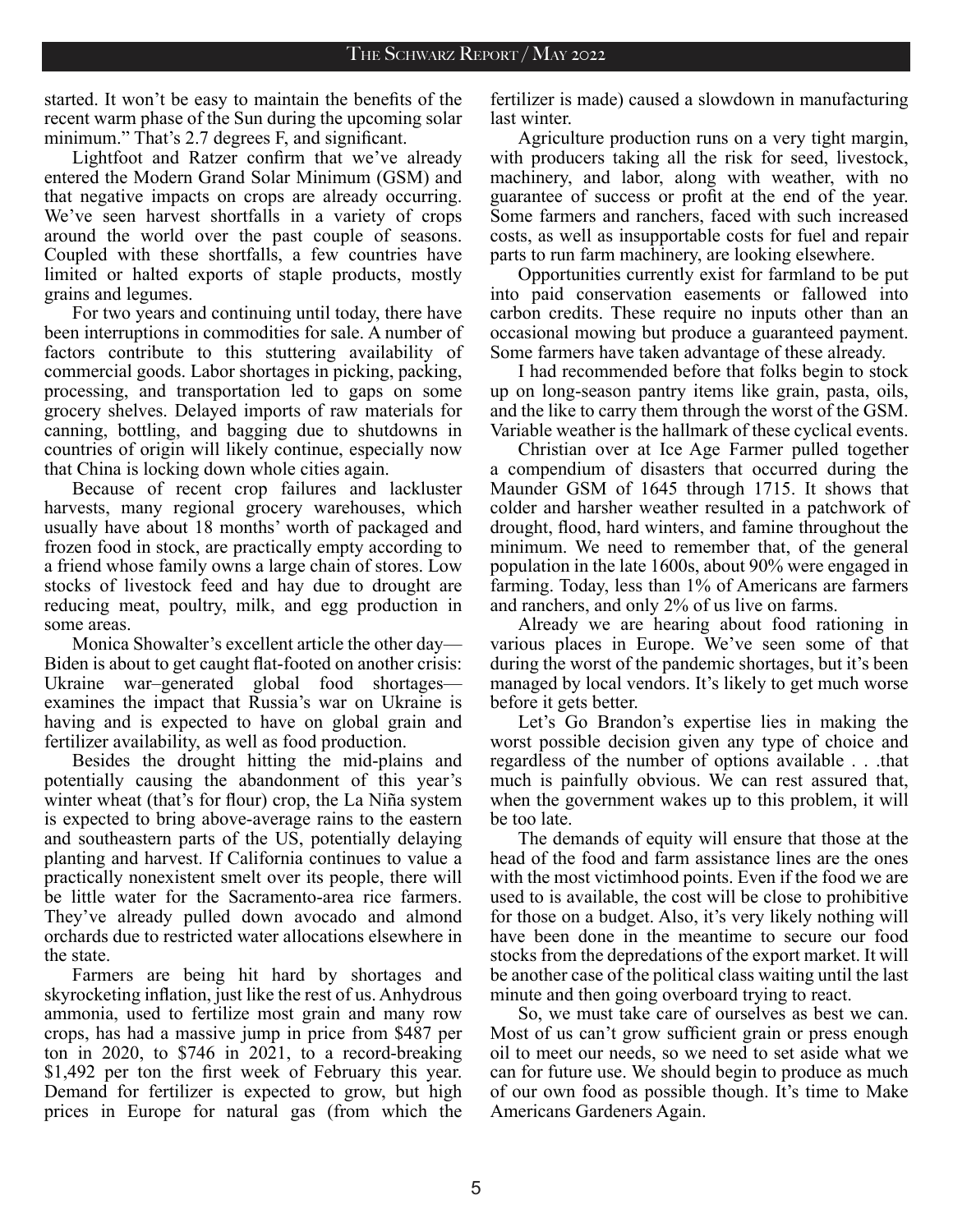Potatoes, other root crops, and winter squashes are tasty, good for us, and are calorie-dense. They are fairly easy to grow and store. Greens can be grown year-round with a little help from inside lighting. Dwarf fruit trees are attractive, produce early, and can be sheltered fairly easily during harsh weather. We can preserve the rest of our produce by dehydration, canning, pickling, and many other ways. The time to buy seeds is now.

Backyard chickens take a little more effort and input, but more recent breeds will lay 200 to 250 eggs or more a year. One hen will need about 90 pounds of feed a year; less if supplemented with garden and kitchen scraps, and moved around the yard for fresh greens (Look up chicken tractors.) Hens are multi-purpose: they provide eggs, meat and, with a rooster, perhaps even a fresh crop of baby chicks. They will clean up the late summer garden and eat all the bugs they can reach. Again, the time to buy chicks is right now. Vendors will happily help anyone get started.

It's up to us. We The People must demand that our government secures our bounty for hard times coming. We must also be prepared to be ignored. Home gardens, community gardens, urban farming, and school and workplace food production will be our generation's Victory Gardens. Let us pray that we prevail.

—*American Thinker*, March 17, 2022

### **Define Woman by Chris Banescu**

During day three of the confirmation hearings for Supreme Court nominee Ketanji Brown Jackson, a disturbing exchange occurred between Judge Jackson and Senator Marsha Blackburn. Sen. Blackburn asked the nominee to define the word "woman." Judge Jackson refused, then stated that she's "not a biologist" as a justification.

Jackson's ridiculous response is a brazen gaslighting attempt, concocted to dupe the Senate committee and all of America. We're not buying it. She's not fooling anyone.

Here's the relevant exchange from the confirmation hearings:

"Can you provide a definition for the word woman?" Blackburn asked.

"Can I provide a definition? No. I can't," Jackson responded.

"You can't?" Blackburn replied.

"Not in this context. I'm not a biologist," Jackson said.

We are supposed to believe that Judge Jackson, a highly educated woman and a mother herself, doesn't have a clue about what it means to be a woman. Of course she knows. She's a woman. She is a wife. She's been married for 25 years. She's also a mother. She gave birth to and raised two children. She was also picked for the Supreme Court position specifically because she is a woman. She knows exactly what a woman is.

The "I'm not a biologist" explanation is preposterous. It's an insult to our intelligence. By that line of reasoning, only veterinarians can describe the characteristics of a cat or dog, only mathematicians can provide the solution to 2+2, and only meteorologists can tells us whether it's raining outside.

So why didn't Judge Jackson answer the question? Why did she pretend she didn't know? Why did she use such a ridiculous excuse to avoid answering a direct and simple inquiry?

I suspect that Jackson did this because answering the question truthfully would undermine her entrenched leftist ideological belief system; upset her supporters; and contradict the transgender dogmas that currently dominate American culture, the left, and the Democrat party.

Jackson is beholden to the left and the Democrats. She cannot challenge the insanity of the transgender propagandists and expose their anti-woman agenda. She does not want to alienate them. She does not want to deviate from the party line.

Providing an accurate description of a woman would destroy the fiction that a man could ever transform himself into a woman. Defining womanhood truthfully would reaffirm the biological reality and scientific truth encoded within DNA and the XX chromosomes of every single cell of a woman's body. Properly describing a woman would contradict the transgender delusion that men with breast implants wearing dresses and highheeled shoes are actually "women."

In refusing to answer what defines a woman, Judge Jackson shows herself to be an Orwellian leftist. Like most radicals, she believes that reality is whatever she decides it must be, truth, biology, and common sense be damned. We know this because during these same hearings, Jackson defended her decisions to drastically reduce the jail time of convicted pedophiles. She justified her outrageous actions by claiming that the speed of internet access made it too simple and convenient for these monsters to view and share pictures of horrifically abused children. Yet she herself is a mother!

We already have several current US Supreme Court justices who have abandoned truth and common sense. Their decision to define "marriage" as whatever the state says it is and give "gay marriage" the same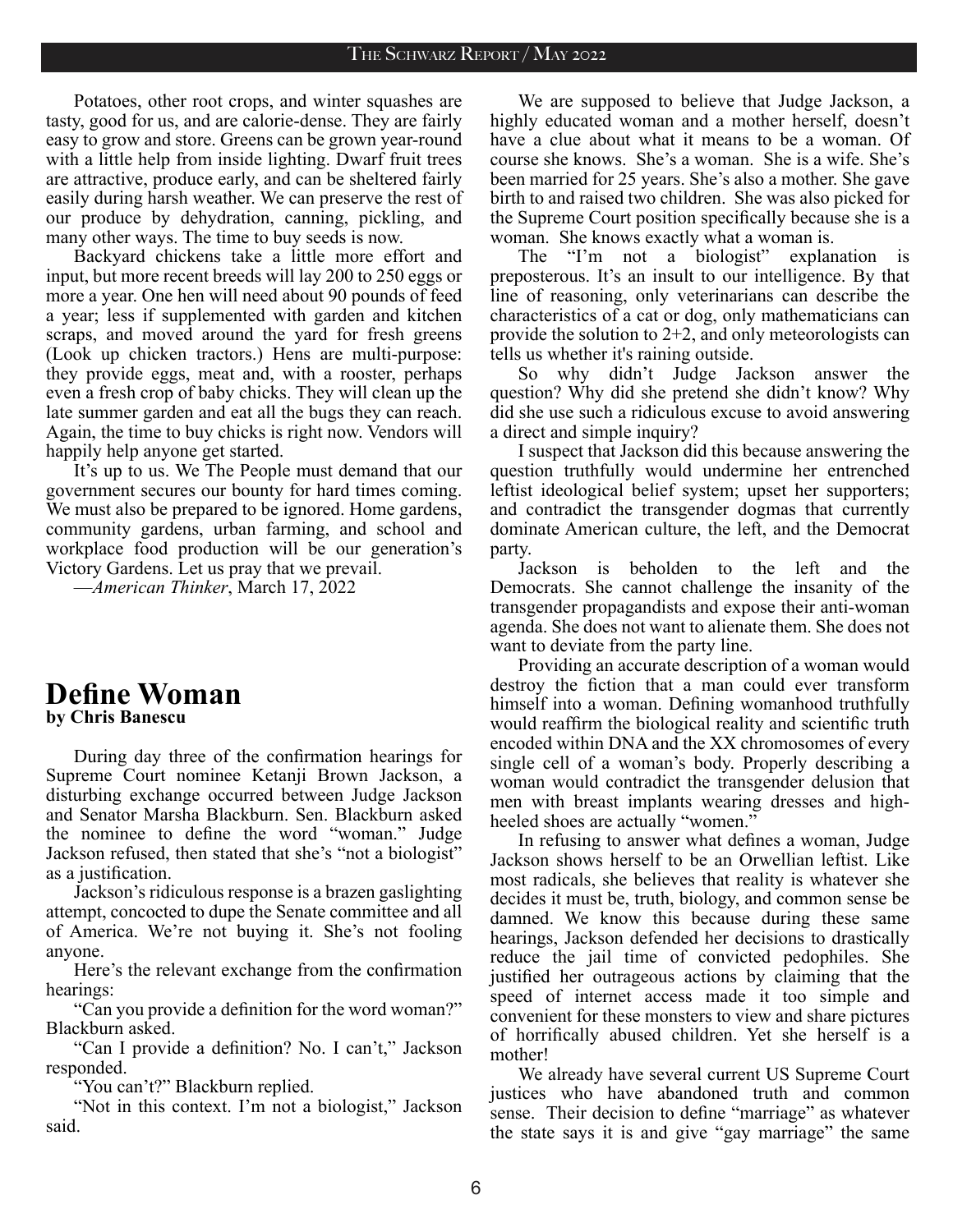legal standing as real marriage set the stage for greater destruction of individual freedom and the increasing assaults on marriage.

I wrote back in 2011 that if marriage can mean anything, it will ultimately mean nothing. If "woman' can be defined as anything that Judge Jackson or any other judge wants it to be—regardless of biology, truth, and science—then womanhood will ultimately mean nothing.

The addition of another Supreme Court justice who's willing to defy reality and undermine our legal system to suit her left-wing ideology would be catastrophic. America would move farther way from sanity, morality, justice, and truth, and more rapidly devolve into an Orwellian nightmare.

—*American Thinker*, March 25, 2022

# **Testing Ideas**

**by Rael Jean Isaac**

While many have criticized the current enthusiasm for judging the past by the standards of the present (and condemning those past leaders who did not meet them), few have noted how many currently dominant beliefs are totally disconnected from reality and have a profoundly destructive impact. I propose to discuss two of them here: ideas about the nature of mental illness which have produced what Charles Krauthammer called "an army of broken souls foraging and freezing in the streets" and the conviction that our planet is in existential danger from human-induced climate change. The latter has led to a wholly unwarranted, hugely expensive crusade to eliminate fossil fuels. The chief effect has been to strengthen the leverage of those countries, many of them enemies of the West, that continue to produce these fuels, which remain essential to the functioning of industrial societies.

In the 1960s, a mad idea was born, the notion that there is no such thing as mental illness. Incredibly, it would become the foundation for public policy. The idea sprang independently from two maverick psychiatrists at opposite ideological poles, on the right US psychiatrist Thomas Szasz, an unsparing libertarian, and on the left the British Ronald Laing. Szasz disposed of mental illness by verbal sleight of hand: "Mental illnesses do not exist; indeed they cannot exist because the mind is not a bodily part or bodily organ." (Never mind that the brain is the bodily organ that malfunctions in mental illness.) Psychiatry is "a form of quackery because it offers cures for which there are no diseases."

Laing treated schizophrenia, the most disabling mental illness, as a "voyage of discovery"; "we find that a person who is labeled insane is often the sanest member of his or her family."

Laing was culturally more influential, a guru of the New Left much enamored of his variations on the theme that schizophrenia was a "rational way of healing our own appalling state of alienation called normality." But it was Szasz who reshaped care (or more accurately, failure to care) for the mentally ill. The judges who ruled in the major cases that resulted in the massive shutdown of mental hospitals and the inability to treat unwilling (eventually even willing) patients except in extreme circumstances had read neither Szasz nor Laing. But they did read the law journal articles written by members of the emerging mental health bar, whose ideas came straight from Szasz. Bruce Ennis, the bar's pioneer, has described how he taught himself about mental illness. Asked in 1968 as a young new hire by the New York Civil Liberties Union to start a project on the rights of the mentally handicapped, Ennis says "I went to a library and I looked under 'law and psychiatry' and found some books by a man named Thomas Szasz... I decided it was an important enough subject to devote a lot of my time and life to so I did." Szasz would write the preface to Ennis's 1972 book *Prisoners of Psychiatry.*

Soon entire issues of law journals were devoted to demolishing all psychiatric claims. What was labeled mental illness was simply an alternative lifestyle. Treatments, including anti-psychotic drugs, were all side effects, no positive effects. Indeed, they were a form of torture. We know that the judges who ruled in the major deinstitutionalization and right to refuse treatment cases read these articles because they quoted extensively from them in their decisions. While the need for treatment had traditionally been a basis for treatment, only a quasicriminal dangerousness standard survived. Intervention was legitimate only when someone was an "imminent danger" to himself or others, and this was defined so narrowly that the individual had to be on the verge of suicide or murder. Even then, in growing numbers of states, he was presumed competent to refuse treatment, undercutting the very purpose of involuntary commitment.

> Don't miss a minute of the news and analysis by David Noebel. Check out our blog at:

#### **www.thunderontheright.wordpress.com**